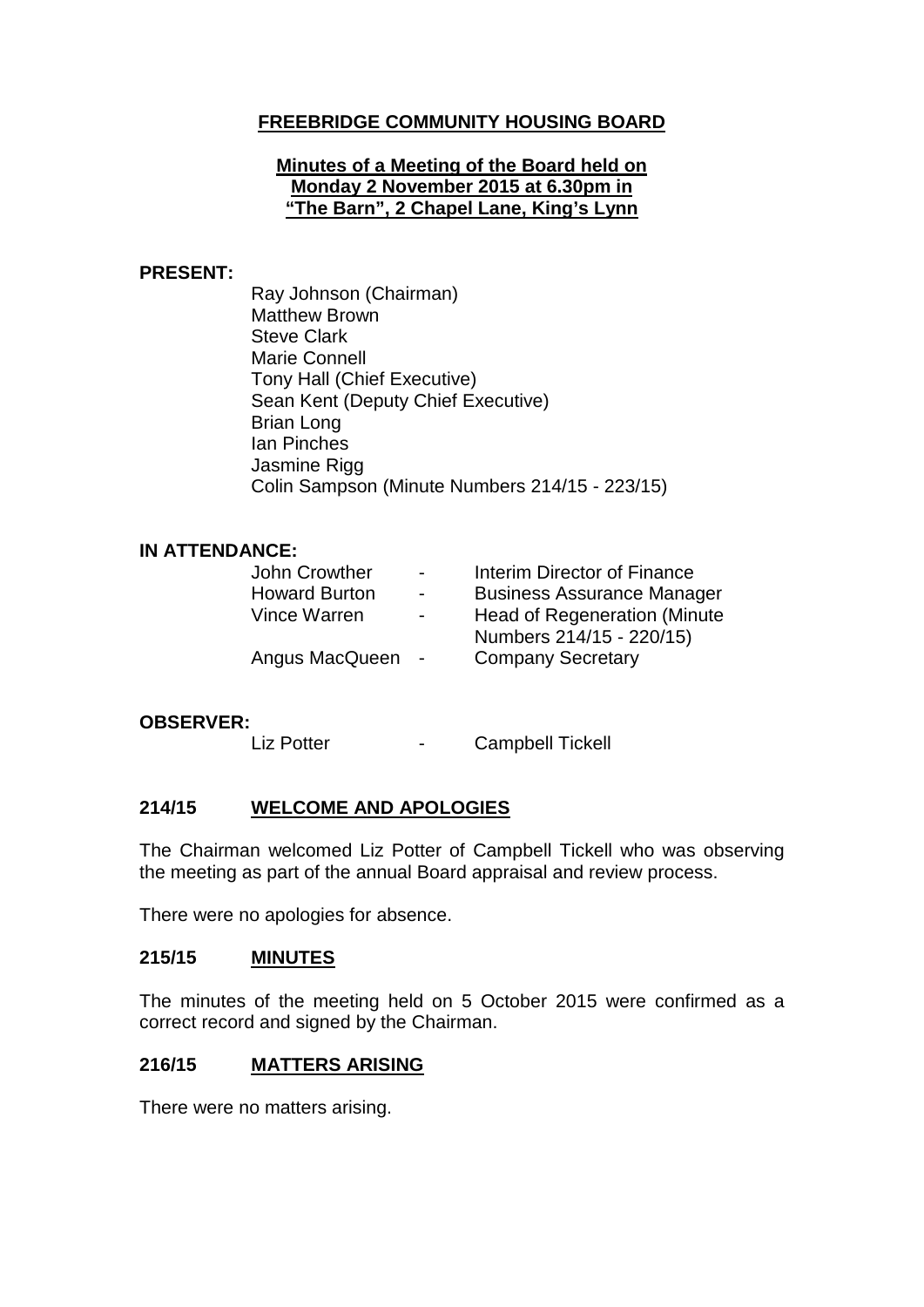# **217/15 DECLARATIONS OF INTEREST**

Brian Long declared an interest in the item at minute number 225/15 – Proposed Terms of Reference for Liaison Group with Borough Council – as he was a Cabinet Member at the Borough Council. The Board was content that he remain in the room for the duration of the item, but he did not vote.

# **218/15 CHAIRMAN'S UPDATE**

The Chairman said that he had attended his usual weekly meetings with the Chief Executive. In addition, he advised of the following:

- He and the Chief Executive had attended a seminar and discussion group on the future of social housing, hosted by AECOM in Norwich on 8 October 2015. This had been interesting and useful, and a good opportunity for networking.
- He had attended the launch event for Freebridge's Keeble Court development, on 21 October 2015. It had been disappointing that he had been the only Non-Executive Board Member present. The event had achieved good press coverage, and had been attended by two past Board Members.

# **219/15 CHIEF EXECUTIVE'S UPDATE**

# **(a) Introduction**

A written update from the Chief Executive had been previously circulated and was noted by the Board.

The written update covered the following issues:

- Land and Property Disposals General Consents
- Coronation Avenue, West Winch
- Out and About Visits
- Plaxtole House
- Housing Bill
- Elizabeth Avenue Fire Envirovent Units
- Hillington Square

Discussion took place on some aspects of the update, as set out below.

### **(b) Land and Property Disposals – General Consent**

The Chief Executive explained that the Homes and Communities Agency's new form (DC5) for General Consent in relation to Land and Property Disposals required the signature of the Company Secretary and one other person from the organisation. It was suggested that the other signatory should be a member of the Executive. It had been included in the update as it had been believed that some disposals requiring General Consent were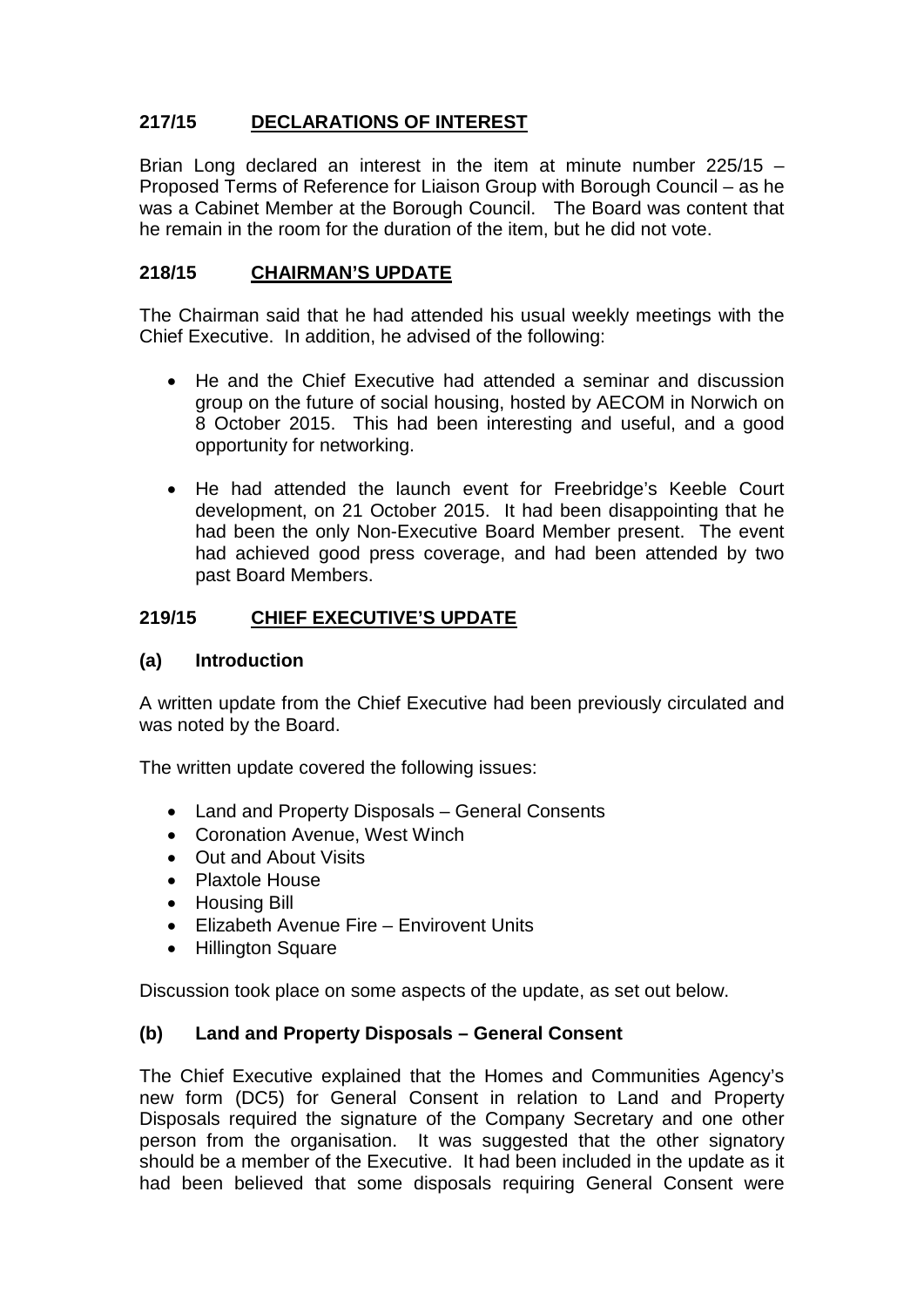imminent. Although there was less urgency than had at first been thought, it would be useful to have Board agreement to the signatories for when the General Consent did need to be invoked. This would, in any case, be included in the scheme of delegation when Standing Orders were reviewed in January 2016.

**RESOLVED:** That the Homes and Communities Agency's General Consent form for land and property disposals be signed by the Company Secretary and a member of the Executive.

# **(c) Elizabeth Avenue Fire – Envirovent Units**

The Chief Executive advised that it had still not been possible to gain access to two properties in order to inspect their Envirovent units. Court action had, therefore, been instructed.

# **(d) Rampant Horse Site, Gayton**

Although not included in the written update, the Board raised the issue of the site of the former Rampant Horse Public House at Gayton. Freebridge's plans for the site had recently been granted planning permission, but had received some negative publicity in the previous week's local press. The Chief Executive said that it was disappointing that such significant coverage had been given to the small group of people who objected to the plans. The plans had been drawn up in consultation with the community and were supported by the parish council.

### **220/15 HILLINGTON SQUARE – PHASE 3 COMMISSIONING REPORT**

Confidential item

# **221/15 REVIEW OF THE BUSINESS CONTINUITY POLICY**

The Business Assurance Manager presented a report which reviewed the Business Continuity Strategy and renamed it as the "Business Continuity Policy".

The Board noted that the Policy set out Freebridge's own means of response to emergency situations, and where necessary, this would fit in with the plans and direction of civil authorities and emergency services. In answer to a question, the Business Assurance Manager confirmed that the new Policy would be tested through a mock scenario, as had been the case with the previous Strategy.

**RESOLVED:** That the Business Continuity Policy be approved, as presented.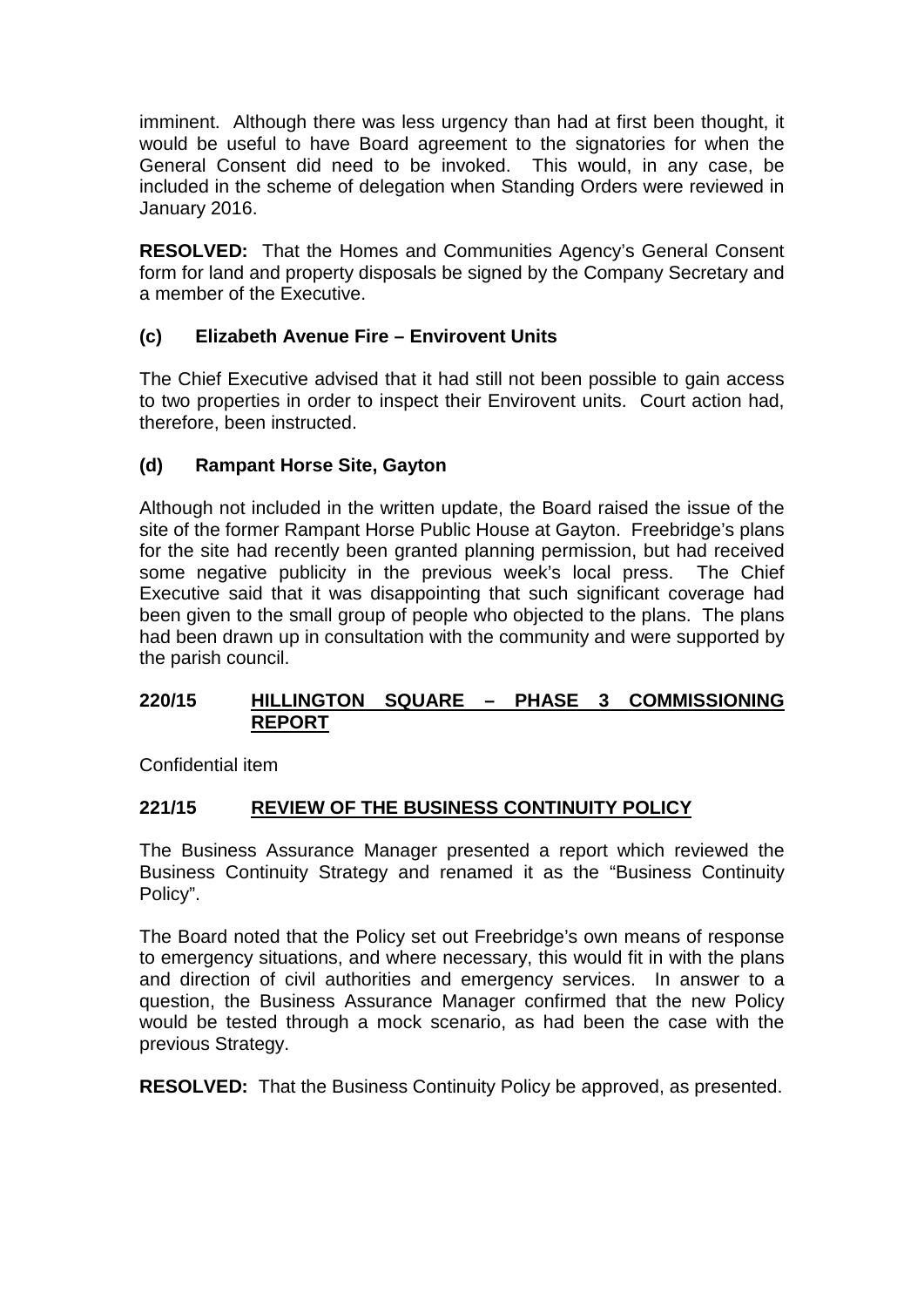# **222/15 TREASURY MANAGEMENT AND STRATEGY UPDATE**

Confidential item

# **223/15 LEGAL CHARGING OF PROPERTIES TO FUNDERS**

The Interim Director of Finance presented a report which requested authorisation for a Legal Charge on 118 properties purchased or developed by Freebridge, in favour of the funders.

The Board was pleased to note that the 118 properties referred to in the report had been added to Freebridge's stock over the past year.

In answer to a question, the Deputy Chief Executive confirmed that, when a property was sold, it was removed from the mortgage.

As there was little choice but to authorise the Legal Charge on the 118 properties, the Board considered whether it would be appropriate for future Legal Charge approvals to be made under delegated authority. The Board determined, however, that it should retain ultimate control of the approvals and so they should remain at Board level.

### **RESOLVED:**

- 1) That the properties identified in Appendix 1 to the report be charged to Prudential Trustee Co Ltd (Prudential) to the benefit of Royal Bank of Scotland (RBS).
- 2) That the terms of the Legal Mortgage in Appendix 2 to the report be noted and that authority be delegated to the Chief Executive in consultation with the Legal Services Manager to ratify the terms of and the entry into the Legal Mortgage and resolving that it executes such Legal Mortgage once finalised.
- 3) That the Association's seal be authorised to be affixed to such Legal Mortgage if it is to be executed by the Borrower under seal or for such Legal Mortgage to be executed by the Borrower as a deed.
- 4) That authority be delegated to the Deputy Chief Executive to apply for consent to grant a security interest over the relevant social housing dwellings in order to secure private finance, using Form DC1 from the Homes and Communities Agency.

### **224/15 PROCUREMENT APPROVALS**

Confidential item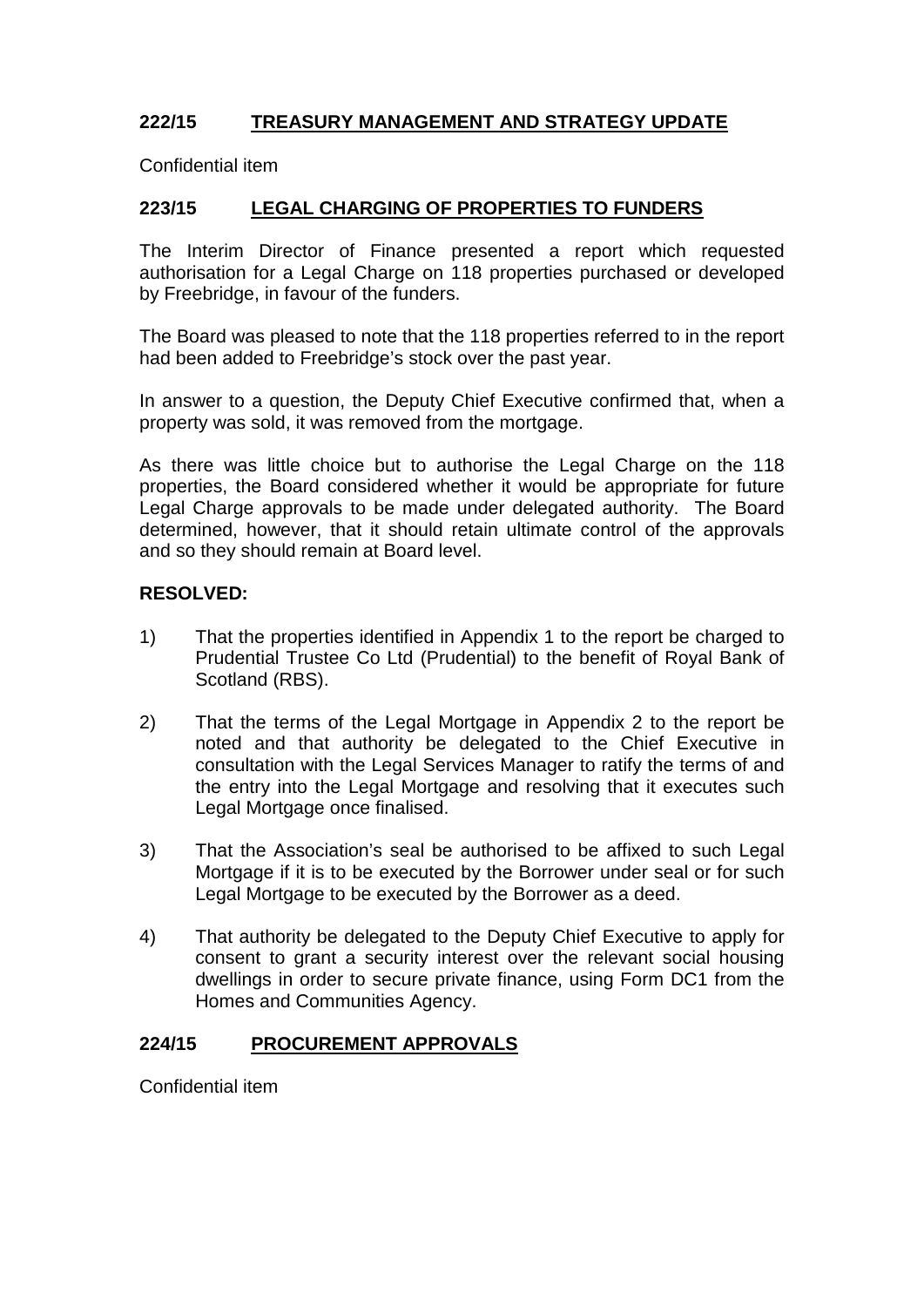## **225/15 PROPOSED TERMS OF REFERENCE FOR BOROUGH COUNCIL LIAISON GROUP**

The Company Secretary presented a report which set out proposed terms of reference for a formal liaison group which was being established with the Borough Council.

In answer to a question, the Chief Executive explained that the liaison group would not be a decision-making body, but was rather intended to enable a closer working relationship between the two organisations.

**RESOLVED:** That the terms of reference for the liaison group with the Borough Council be approved, as presented.

# **226/15 TENANT PANEL QUARTERLY UPDATE**

The Company Secretary presented a report which provided a quarterly update on the Tenant Panel's work.

The Board noted that the Tenant Panel was recommending a response time to emails, text messages and social media of "within two working days". The Board was of the view that this was too long for text messages and social media, and so decided to ask the Tenant Panel to look at this again. In answer to a question, the Deputy Chief Executive confirmed that the relevant employees were trained in how to respond to customers on social media.

The Board observed that the Tenant Panel had recently lost two members, and so now had a membership of 10 out of a possible 12; however, there were no current arrangements to recruit to the vacancies. The Board felt that the vacancies should be filled as soon as possible, in order to maximise tenant participation in governance.

The Board was pleased to acknowledge that the Panel was becoming increasingly assertive and challenging. It was now meeting quarterly with the Board Vice-Chairman and annually with the Board Chairman, and this was helping to develop its role in supporting the Board.

The Board noted the report and

### **RESOLVED:**

- 1) That the Tenant Panel Development Plan be endorsed and the progress made be noted.
- 2) That, with regard to the Service Standards, the following be approved:
	- the response to letters remain as 5 working days; and
	- an automatic acknowledgement email be sent for externally received emails.
- 3) That the Tenant Panel be asked to revisit the following recommended addition to the Service Standards: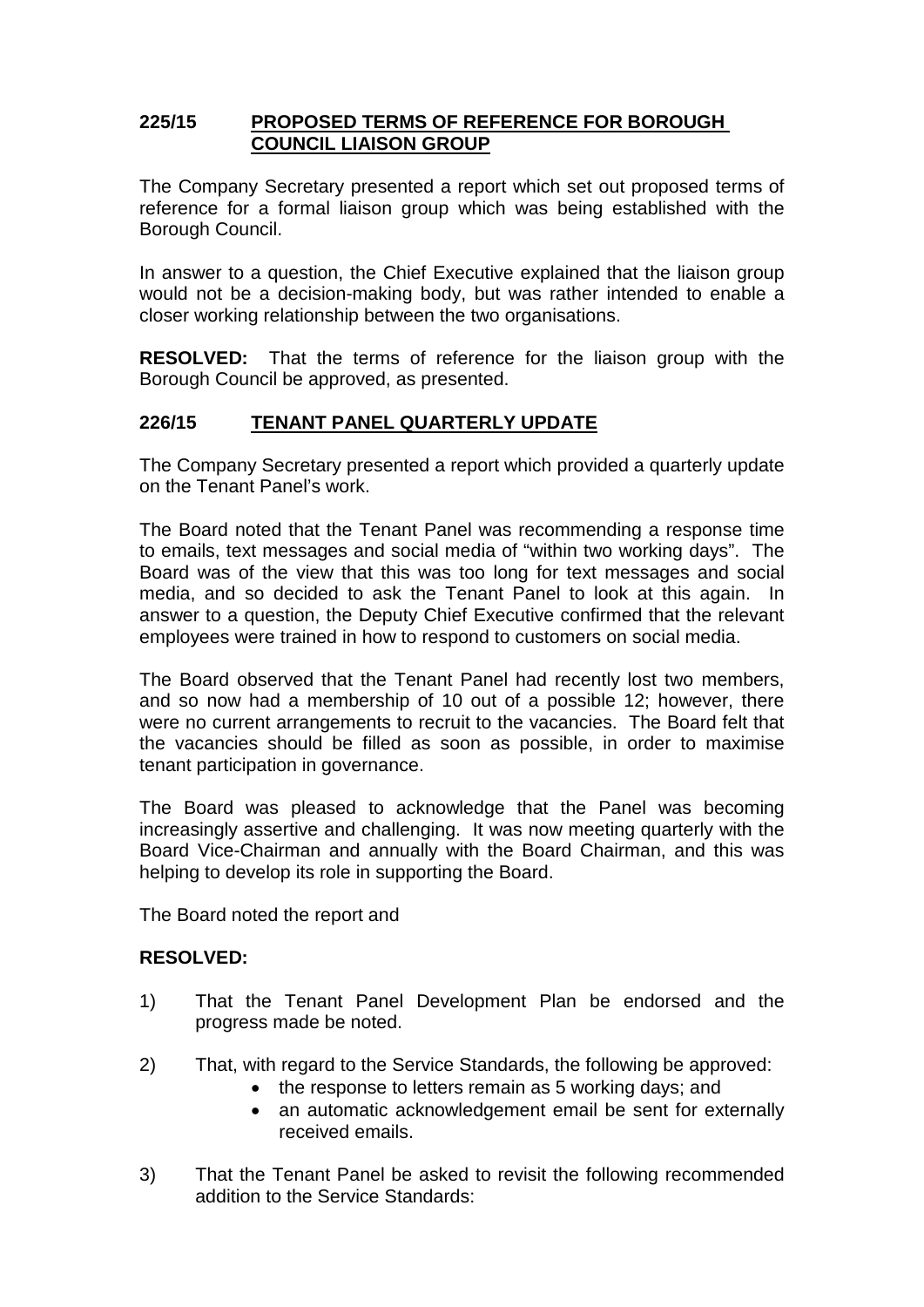"response should be given to emails, text messages and from social media, there should be a response within 2 working days",

specifically to consider reducing the response time for text messages and social media.

4) That recruitment to the two vacancies on the Tenant Panel be undertaken as soon as possible.

## **227/15 APPOINTMENT OF SHAREHOLDERS**

The Company Secretary presented a report which listed an application for tenant shareholding, and which requested delegated authority to the Company Secretary regarding future applications.

### **RESOLVED:**

- 1) That the application for tenant shareholding set out in Appendix 1 to the report be approved.
- 2) That authority be delegated to the Company Secretary to approve applications for shareholding, provided that approval is granted to all applications that meet with the requirements in Freebridge's Rules and Shareholding Policy.
- 3) That a report be made to the Board on a quarterly basis of all shareholding applications approved.

### **228/15 OPERATIONS PERFORMANCE OVERVIEW**

The Interim Director of Finance presented the Operations Performance Overview report for the quarter ending 30 September 2015.

The Interim Director of Finance advised that the Tenant Panel had discussed the report earlier that day with the Director of Housing. The Panel had made some comments, which would be summarised in the next Tenant Panel Quarterly Update.

In answer to questions, members of the Executive made the following points:

- The annual rent arrears target of 5% took into account the final quarter, when arrears tended to increase owing to the timing of Housing Benefit payments. A quarterly target for rent arrears would be introduced from 2016/17, which would allow trends to be more easily monitored.
- Not all jobs were appropriate to be carried out by appointment, and this was identified in the figures.
- Further detail would be brought to the next meeting on the eight properties requiring major repair (150 average days empty), including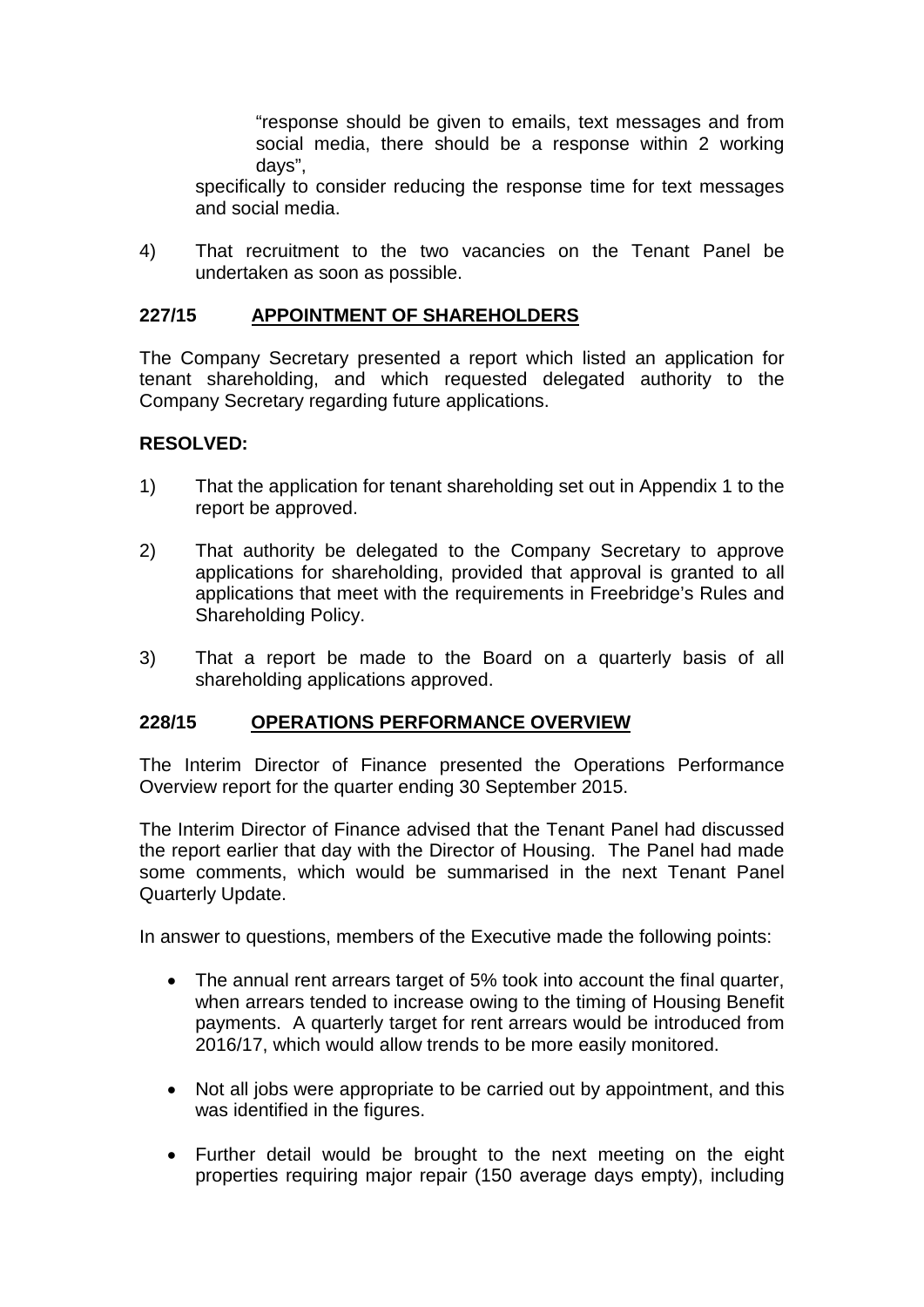whether there was any opportunity to gain some income from the properties while they were empty.

- Staff receiving compliments were acknowledged or rewarded as appropriate.
- Contractors were informed if complaints or compliments were received about them or their work.
- Complaints would be considered as part of the forthcoming Internal Audit review on culture and behaviours.

The Board welcomed the report and in particular the number of compliments that had been received.

The Board noted the report.

### **229/15 FINANCE AND HUMAN RESOURCES QUARTERLY MANAGEMENT REPORT**

Confidential item

### **230/15 RISK MANAGEMENT AND FRAUD AWARENESS UPDATE**

The Business Assurance Manager presented a report which detailed risk management activity during the quarter ending 30 September 2015. The report included a summary of the Homes and Communities Agency's "Sector Risk Profile 2015", which had recently been issued.

The Business Assurance Manager highlighted that a full review of the Risk Map was currently being undertaken. A Board Member asked that this include Phase 3 of the Hillington Square project.

The Board observed that, while risk management processes were in place, it would like further assurance of their effectiveness. It was acknowledged that Internal Audit undertook an assessment of the organisation's risk profile each year. Furthermore, the risk management methodology was being reviewed and would be presented to the Board in the early part of 2016; effectiveness of risk management processes would be included in this. Additionally, the Board requested that this issue be included in the Internal Audit Plan for 2016/17.

The Board noted the report.

### **231/15 UPDATE ON DEVELOPMENT OF THE FINANCIAL PLAN**

The Interim Director of Finance presented a report which provided an update on the development of the Financial Plan and associated activities.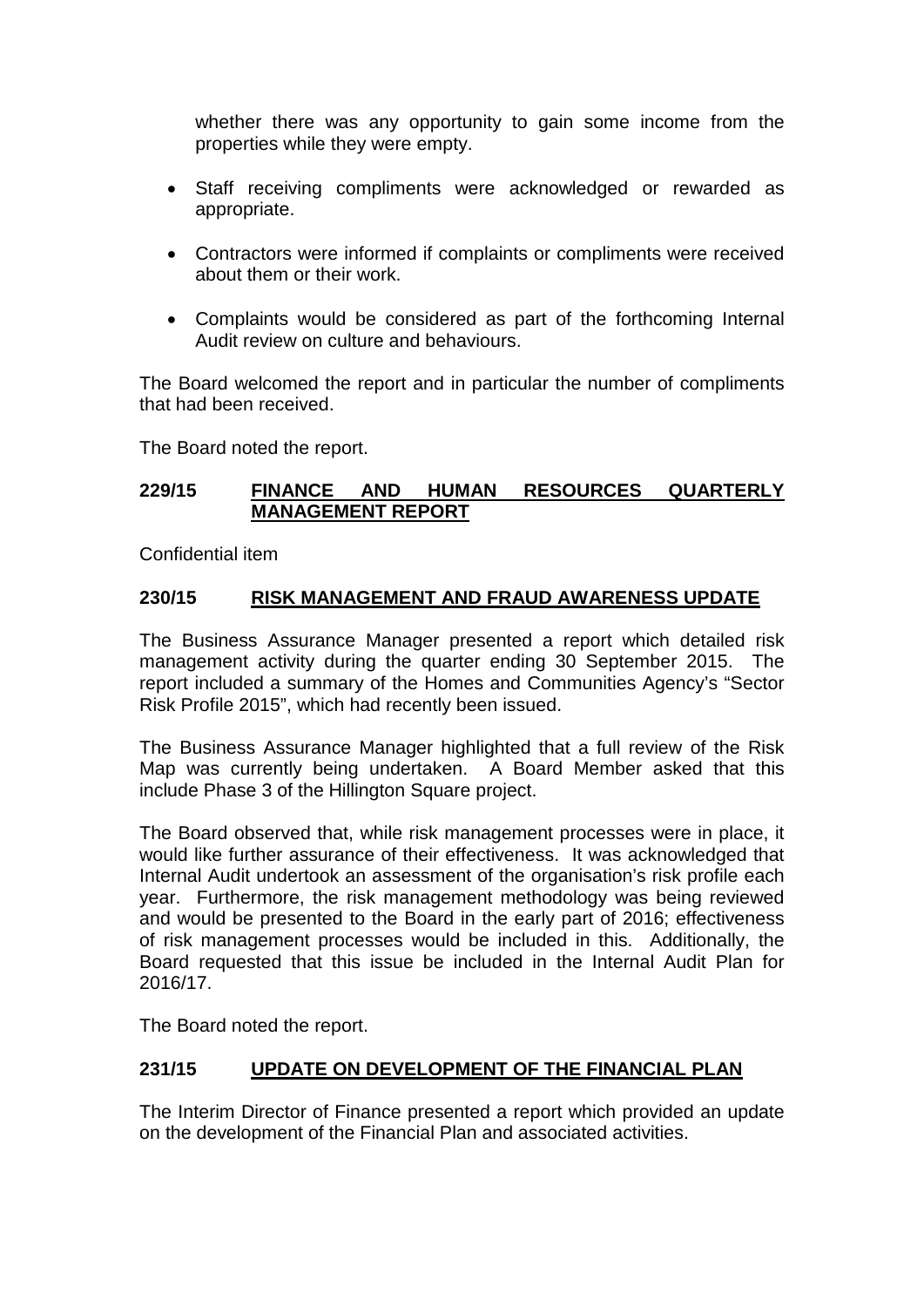The Interim Director of Finance highlighted that the report included modelling of the impact of no inflationary rent increases beyond 2020, as requested by the Board at its previous meeting. The Board asked that the Executive provide a list of proposed additional efficiencies that would be required to mitigate such a scenario. The Deputy Chief Executive advised that this would be undertaken as part of next year's budget-setting exercise.

The Board observed that the revised Financial Forecast Return, and accompanying documents, had been submitted to the Homes and Communities Agency by the required deadline of 30 October 2015.

The Board noted the report.

# **232/15 PERFORMANCE AND FINANCIAL TREND REPORT**

The Interim Director of Finance presented a report which described Freebridge performance and financial trends over the last nine years.

The Board welcomed the report as an interesting and useful summary. The Interim Director of Finance advised that it was intended to provide an update to the report on an annual basis.

The Board noted the report.

## **233/15 CHANGES TO THE REGULATORY FRAMEWORK: COMPLIANCE UPDATE**

The Business Assurance Manager presented a report which provided an update on the actions undertaken to date in order to achieve compliance with the Regulator's standards and which described emerging experience from the piloting of the In-Depth Assessments.

The Board noted the report.

# **234/15 URGENT ACTION TAKEN – RIGHT TO BUY VOLUNTARY APPROACH**

The Board noted a request for urgent action that had been approved, to support the proposal for an agreement between the Government and the National Housing Federation to voluntarily extend Right to Buy discounts to relevant tenants, in order to avoid a legislative solution which was likely to be more detrimental to the Association.

# **235/15 URGENT ACTION TAKEN – DISREPAIR CLAIM**

The Board noted a request for urgent action that had been approved, to write off rent arrears in relation to a disrepair claim.